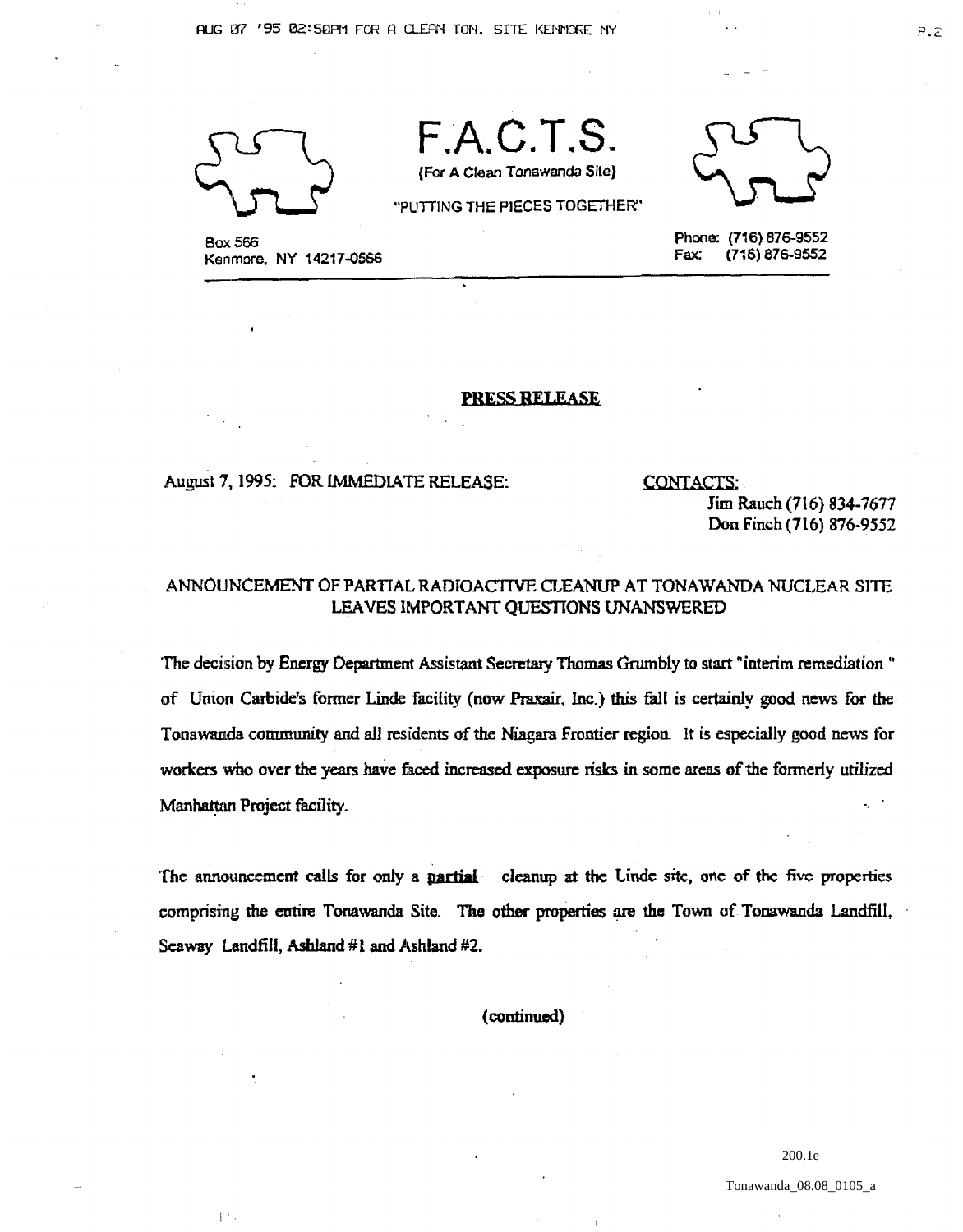-2-

The announcement does not address important issues which were left unresolved when the required environmental review (EIS) process was suspended by DOE 14 months ago. Most important, what cleanup guidelines will be used to decontaminate the property? New York State guidelines are ten times more strict than DOE's cleanup criteria. The level of radioactive contamination remaining after cleanup under DOE guidelines would be ten times greater than under New York State guidelines. This is a very important issue because if DOE's cleanup criteria are used instead of New York's, the "cleaned" area will still pose a ten-fold greater risk of health effects such as cancers. By conducting an "interim remediation" outside the specified requirements of the normal EIS process, is DOE trying to avoid the application of New York State's more stringent cleanup guidelines?

The announcement calls for Buildings 14,30. and 31 to be decontaminated and only Building 38 to be demolished and removed. Tn contrast, the community's preferred complete cleanup and removal (ElS Alternative #2) provides for the demolition and removal of all four bwldings along with approximately 5,000 cubic yards of contaminated soils under the buildings. It seems unlikely that the DOE would perform an expensive, labor intensive decontamination of buildings if they had any thought of removing them at a later date. In comparison with EIS alternative  $#2$  then, the announced "interim" cleanup of the Linde property will remove only a fraction of the total contamination present at this property.

This action does set an important precedent in that it provides for the much safer long-term management of the wastes at a much more suitable out-of-state location, as demanded by the Tonawanda community. However. since it only deals with part of the total contamination present at the Unde property. can we assume that the rest of the contamination at the total site will be similarly removed? At its March 14,1995 meeting. Coalition Against Nuclear Materials in Tonawanda (CANiT) adopted the position that a gradual, staged cleanup of the five properties comprising the total Tonawanda Site would be accepted only if DOE made a commitment to eventual out-of-state disposal for all of Tonawanda's contaminated material. It is unclear at this point whether such a commitment bas been made by DOE.

(continued)

 $\lceil$